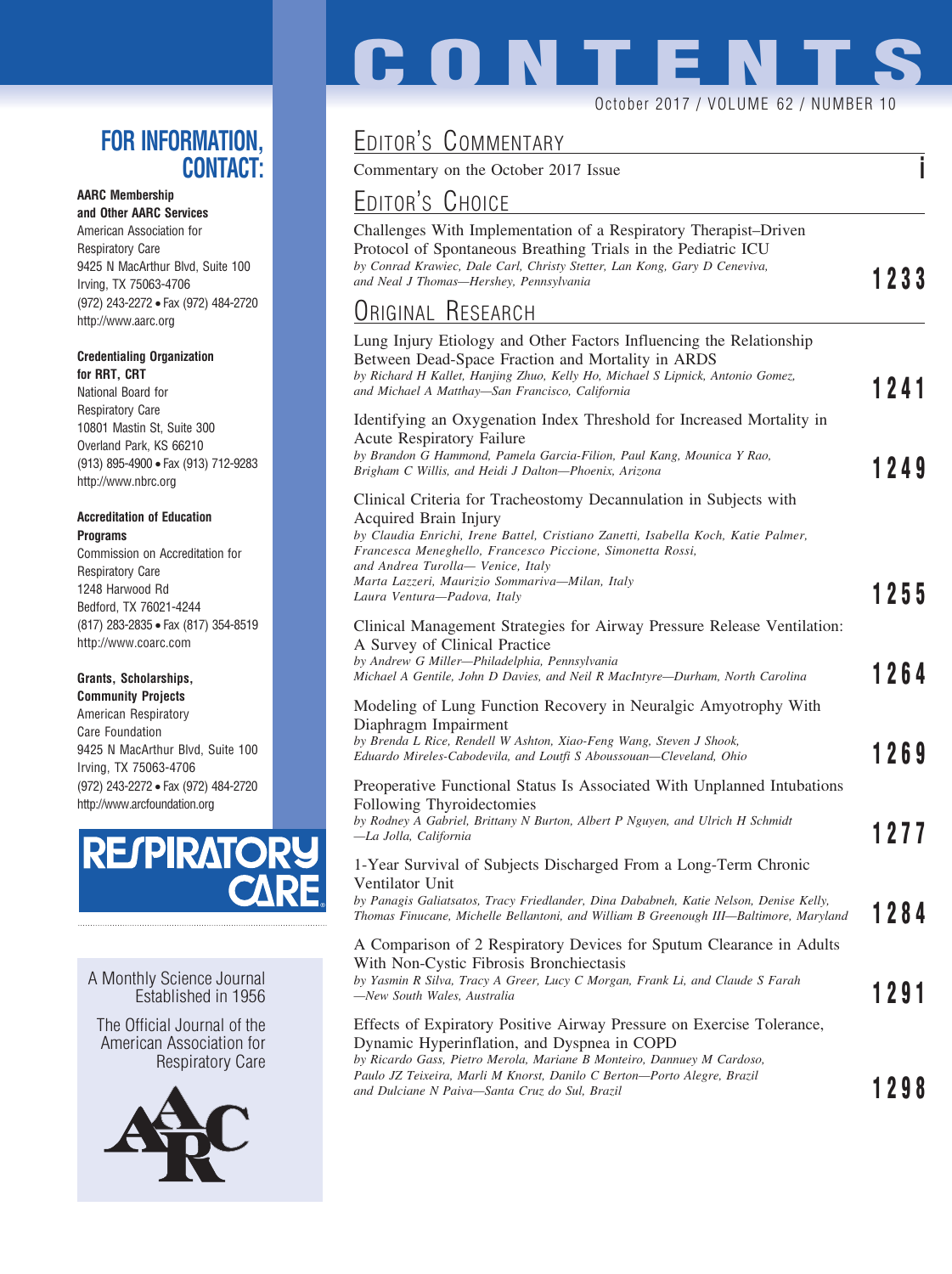

| Risk Factors for Noninvasive Ventilation Failure in Critically Ill Subjects With Confirmed |
|--------------------------------------------------------------------------------------------|
| Influenza Infection                                                                        |
| by Alejandro Rodríguez, Cristina Ferri, María Bodí, Sandra Trefler, Monica Magret,         |

*Gerard Moren, Francesc X Avile´s-Juradoo—Tarragona, Catalonia, Spain Ignacio Martin-Loeches—Dublin, Ireland Emili Díaz—Sabadell, Spain Joan R Masclans—Barcelona, Spain Federico Gordo, Andres Esteban—Madrid, Spain Jordi Sole-Viola´n—Las Palmas de Gran Canaria, Spain Luis F Reyes, Antonio Anzueto, Marcos I Restrepo—San Antonio, Texas Judith Marin-Corral—Barcelona, Spain Juan C Yebenes—Mataro´, Spain and Stefano Aliberti—Monza, Italy* **1307**

## INVITED REVIEW

| Tracheal Tube Design and Ventilator-Associated Pneumonia<br>by Anahita Rouzé, Emmanuelle Jaillette, Julien Poissy, Sébastien Préau, and Saad Nseir-Lille, France                                                                                                                                                                                                                                                                                                                      |      |  |  |
|---------------------------------------------------------------------------------------------------------------------------------------------------------------------------------------------------------------------------------------------------------------------------------------------------------------------------------------------------------------------------------------------------------------------------------------------------------------------------------------|------|--|--|
| <b>NARRATIVE REVIEW</b>                                                                                                                                                                                                                                                                                                                                                                                                                                                               |      |  |  |
| Variation in Definition of Prolonged Mechanical Ventilation<br>by Louise Rose, Reshma Amin, Karen EA Burns-Toronto, Ontario, Canada<br>Michael McGinlay, Danny F McAuley, Bronagh Blackwood—Belfast, Northern Ireland<br>Bronwen Connolly, Nicholas Hart-London, United Kingdom<br>Philippe Jouvet-Montreal, Quebec, Canada<br>Sherri Katz-Ottawa, Ontario, Canada<br>David Leasa, Cathy Mawdsley-London, Ontario, Canada<br>and Marcus J Schultz-Amsterdam-Zuidoost, The Netherlands | 1324 |  |  |
| NEW HORIZONS SYMPOSIUMS                                                                                                                                                                                                                                                                                                                                                                                                                                                               |      |  |  |
| Inhaled Carbon Monoxide: From Toxin to Therapy<br>by Dean R Hess-Boston, Massachusetts                                                                                                                                                                                                                                                                                                                                                                                                | 1333 |  |  |
| How Should Aerosols Be Delivered During Invasive Mechanical Ventilation?<br>by Rajiv Dhand-Knoxville, Tennessee                                                                                                                                                                                                                                                                                                                                                                       |      |  |  |
| EDITORIALS                                                                                                                                                                                                                                                                                                                                                                                                                                                                            |      |  |  |
| Implementing Spontaneous Breathing Trials – But a Piece of the Puzzle<br>by Silvia M Hartmann and Robert M DiBlasi-Seattle, Washington                                                                                                                                                                                                                                                                                                                                                | 1368 |  |  |
| Dead Space in ARDS: Die Hard<br>by Josefina López-Aguilar, Rudys Magrans, and Lluís Blanch—Madrid, Spain                                                                                                                                                                                                                                                                                                                                                                              | 1372 |  |  |
| The Challenges of Identifying an Oxygenation Index Threshold for Increased Mortality in<br>Pediatric Acute Respiratory Failure<br>by Samantha H Dallefeld, Tracy G Spears, and Kanecia O Zimmerman-Durham, North Carolina                                                                                                                                                                                                                                                             | 1375 |  |  |
| CORRESPONDENCE                                                                                                                                                                                                                                                                                                                                                                                                                                                                        |      |  |  |
| Volume-Targeted Versus Pressure-Limited Noninvasive Ventilation in Hypercapnic Respiratory                                                                                                                                                                                                                                                                                                                                                                                            |      |  |  |

Failure: What Could Be Established in Real Practice? *by Killen H Briones Claudett—Guayaquil, Ecuador and Antonio M Esquinas—Murcia, Spain* and Antonio *M Esquinas—Murcia, Spain*<br> *author reply by Zujin Luo and Zhixin Cao—Beijing, China* **1377**